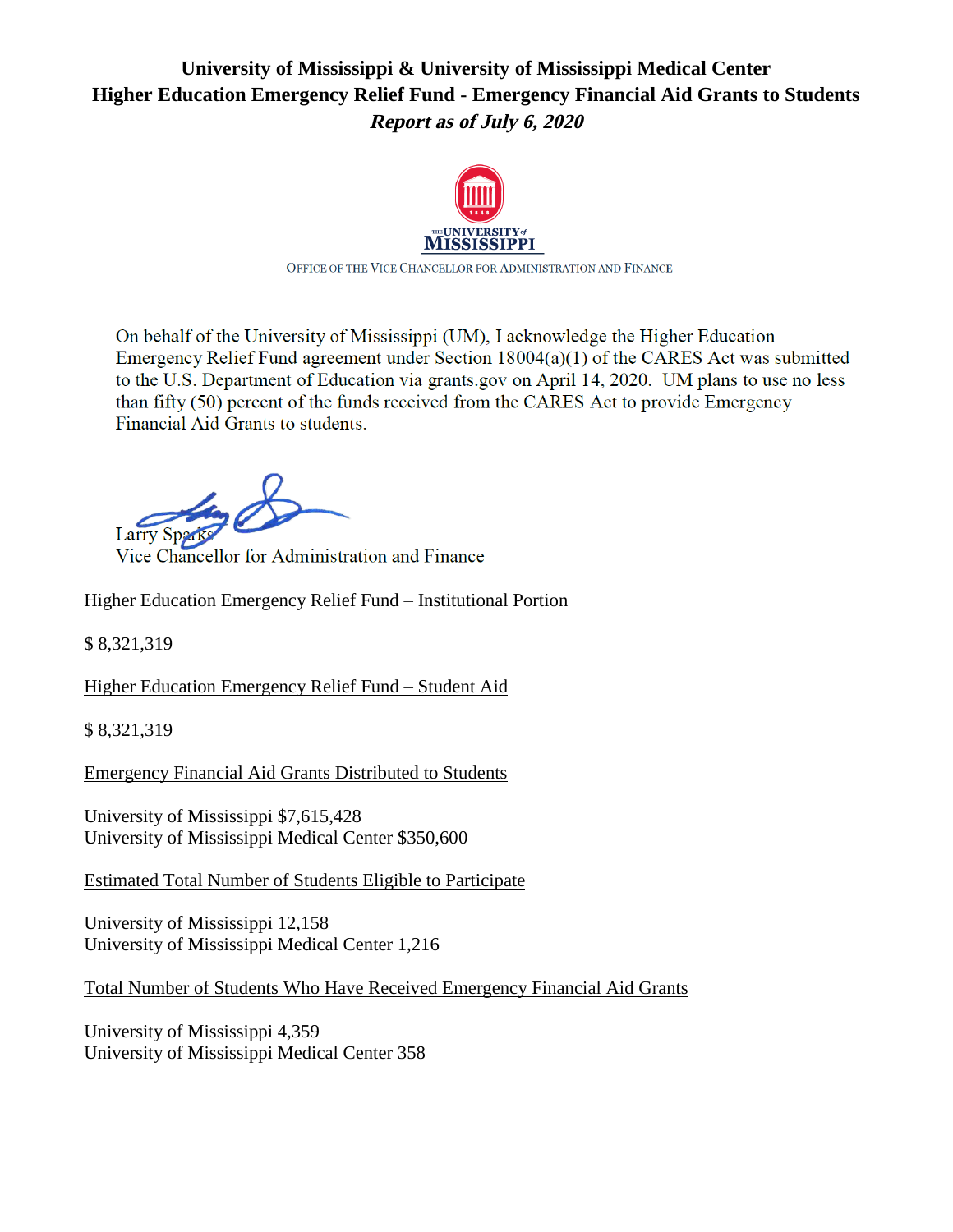## Methodology

## University of Mississippi

The University of Mississippi required students to complete a Free Application for Federal Student Aid (FAFSA) to verify eligibility requirements are met under Section 484 in Title IV of the Higher Education Act of 1965, as amended (HEA).

To request emergency financial aid grant funding under the CARES Act, a student must submit an application for his or her expenses resulting from the disruption of campus operations due to the coronavirus by category of food, housing, course materials, technology, health care, and child care.

The maximum Federal Pell grant for the 2019-20 academic year is being used as the maximum award threshold per student subject to tiered estimated family contribution levels and cost of attendance maximums by category for the applicable academic term.

## University of Mississippi Medical Center

The University of Mississippi Medical Center determined programs of study that had the greatest disruption due to campus closure and allocated funds to eligible students in those programs first. Students were required to complete a Free Application for Federal Student Aid (FAFSA) to verify eligibility requirements under Section 484 in Title IV of the Higher Education Act of 1965, as amended (HEA).

An electronic application opened for all eligible students to document expenses resulting from the disruption of campus operations due to the coronavirus by category of food, housing, course materials, technology, health care, and child care. The application deadline was May 20, 2020.

### Instructions, Directions, and Guidance Provided Concerning Emergency Financial Aid Grants

### University of Mississippi

The Student Emergency Funding Application is accessible by students through the myOleMiss intranet portal.

Students are able to view frequently asked questions related to the [CARES Act funds](https://coronavirus.olemiss.edu/faq/cares-act/). (https:// coronavirus.olemiss.edu/faq/cares-act/)

A designated email account, [umcares@olemiss.edu,](mailto:umcares@olemiss.edu) has been created to respond to student inquiries.

Upon submission of the Student Emergency Funding Application, students certify as to the following:

Emergency financial aid grants for expenses related to the disruption of campus operations due to Coronavirus are funded under sections 18004(a)(1) and 18004(c) of the Coronavirus Aid, Relief, and Economic Security Act. I understand that any aid that I receive may be less than the amount that I request.